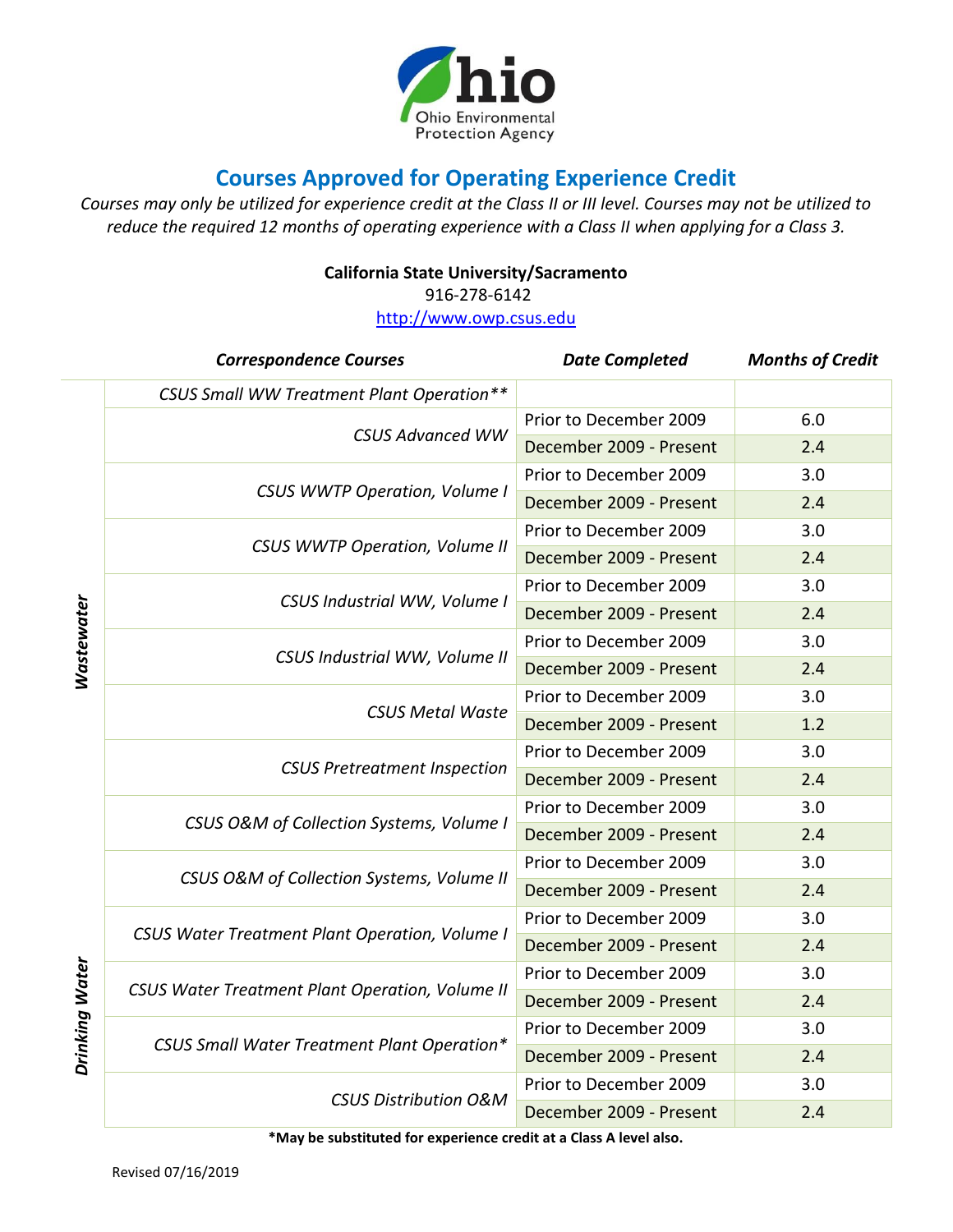## **Operator Training Committee of Ohio** 614-268-6826 <http://www.otco.org/>

|                   | <b>Classroom Courses</b>        | <b>Date Completed</b>            | <b>Months of</b><br><b>Credit</b> |
|-------------------|---------------------------------|----------------------------------|-----------------------------------|
| <b>Wastewater</b> | <b>OTCO Collection System</b>   | prior to January 2009            | 3.0                               |
|                   |                                 | July 2010 - December 2010        | 2.1                               |
|                   |                                 | January 2011 - January 2014      | 1.9                               |
|                   |                                 | February 2014 - present          | 0.0                               |
|                   | <b>OTCO Basic Wastewater</b>    | prior to October 2008            | 6.0                               |
|                   |                                 | October 2008 - June 2010         | 2.1                               |
|                   |                                 | <b>July 2010 - December 2010</b> | 2.3                               |
|                   |                                 | January 2011 - January 2014      | 2.2                               |
|                   |                                 | February 2014 - present          | 0.0                               |
|                   | OTCO Intermediate<br>Wastewater | prior to October 2008            | 6.0                               |
|                   | <b>OTCO Advanced Wastewater</b> | prior to October 2008            | 6.0                               |
|                   |                                 | October 2008 - June 2010         | 2.3                               |
|                   |                                 | <b>July 2010 - December 2010</b> | 2.4                               |
|                   |                                 | January 2011 - January 2014      | 2.2                               |
|                   |                                 | February 2014 - present          | 0.0                               |
|                   | <b>OTCO Wastewater Math</b>     | prior to October 2008            | 3.0                               |
|                   | <b>OTCO Basic Water</b>         | prior to October 2008            | 6.0                               |
|                   |                                 | October 2008 - June 2010         | 2.0                               |
|                   |                                 | <b>July 2010 - December 2010</b> | 2.2                               |
| nking Water<br>ă  |                                 | January 2011 - January 2014      | 2.3                               |
|                   |                                 | February 2014 - present          | 0.0                               |
|                   | <b>OTCO Advanced Water</b>      | prior to October 2008            | 6.0                               |
|                   |                                 | October 2008 - Jun 2010          | 2.5                               |
|                   |                                 | July 2010 - December 2010        | 2.6                               |
|                   |                                 | January 2011 - January 2014      | 2.4                               |
|                   |                                 | February 2014 - present          | 0.0                               |
|                   | <b>OTCO Distribution System</b> | prior to January 2009            | 3.0                               |
|                   |                                 | January 2009 - June 2010         | 1.5                               |
|                   |                                 | <b>July 2010 - December 2010</b> | 1.8                               |
|                   |                                 | January 2011 - January 2014      | 1.8                               |
|                   |                                 | February 2014 - present          | 0.0                               |

L,